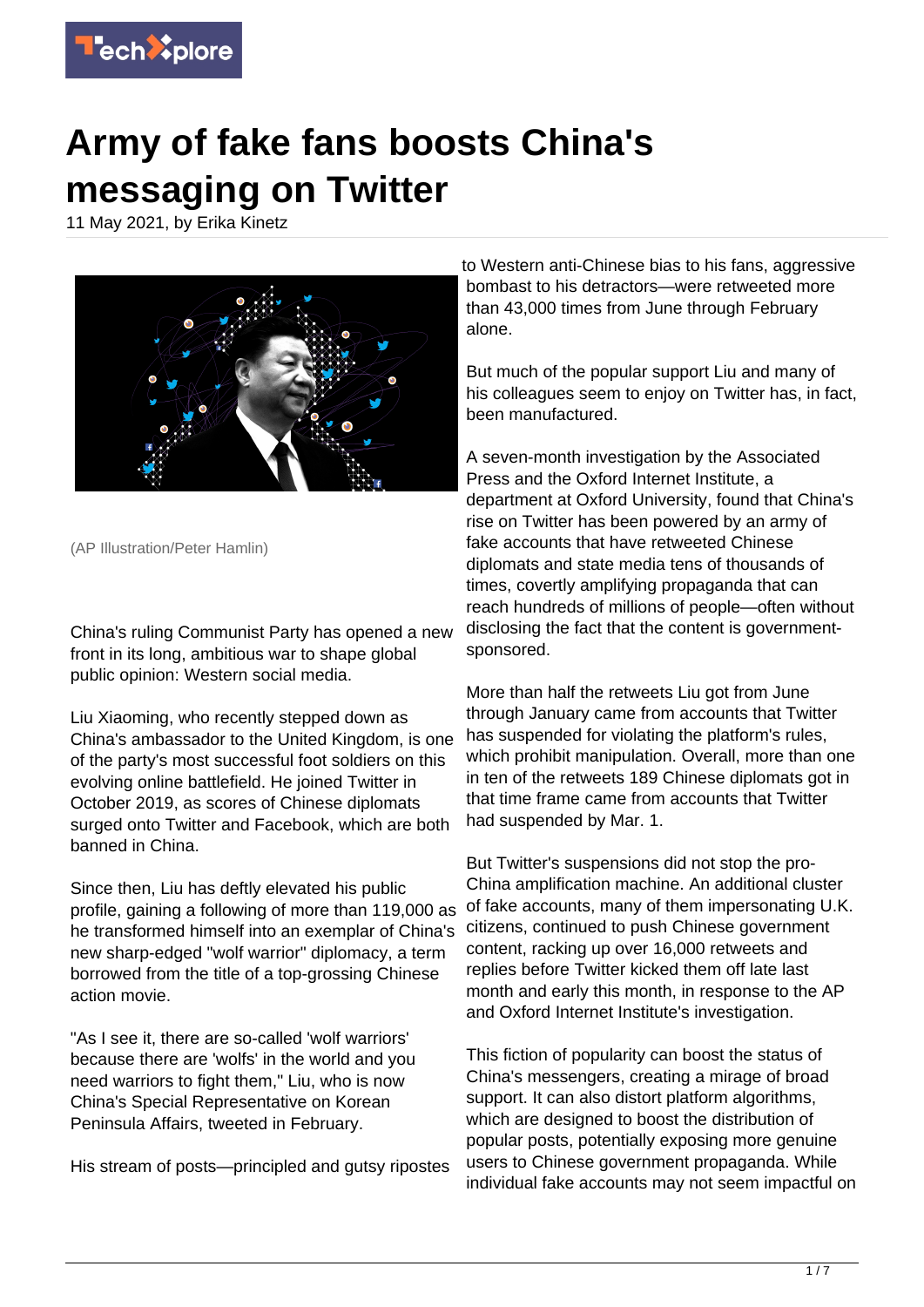

their own, over time and at scale, such networks can distort the information environment, deepening the reach and authenticity of China's messaging.

"You have a seismic, slow but large continental shift in narratives," said Timothy Graham, a senior lecturer at Queensland University of Technology who studies social networks. "Steer it just a little bit over time, it can have massive impact."

Twitter, and others, have identified inauthentic pro-China networks before. But the AP and Oxford Internet Institute investigation shows for the first time that large-scale inauthentic amplification has broadly driven engagement across official government and state media accounts, adding to evidence that **Beijing's appetite for quiding public** [opinion](https://bit.ly/3ezPZal) – covertly, if necessary—extends beyond its Communist Party, helping to amplify messaging borders and beyond core strategic interests, like Taiwan, Hong Kong and Xinjiang.

Twitter's takedowns often came only after weeks or months of activity. All told, AP and the Oxford Internet Institute identified 26,879 accounts that managed to retweet Chinese diplomats or state media nearly 200,000 times before getting suspended. They accounted for a significant share – sometimes more than half—of the total retweets many diplomatic accounts got on Twitter.

It was not possible to determine whether the accounts were sponsored by the Chinese government.

Twitter told AP that many of the accounts had been sanctioned for manipulation, but declined to offer details on what other platform violations may have been at play. Twitter said it was investigating whether the activity was a state-affiliated information operation.

"We will continue to investigate and action accounts 2013, not long after taking power. In September that violate our platform manipulation policy, including accounts associated with these networks," a Twitter spokesperson said in a statement. "If we have clear evidence of stateaffiliated information operations, our first priority is to enforce our rules and remove accounts engaging in this behavior. When our investigations are complete, we disclose all accounts and content in

our public archive."

China's Ministry of Foreign Affairs said that it does not employ trickery on social media. "There is no socalled misleading propaganda, nor exporting a model of online public opinion guidance," the ministry said in a statement to AP. "We hope that the relevant parties will abandon their discriminatory attitude, take off their tinted glasses, and take a peaceful, objective, and rational approach in the spirit of openness and inclusiveness."

## IDEOLOGICAL BATTLEFIELD

Twitter and Facebook function as formidable – and one-sided – global megaphones for China's ruling broadly set by central authorities.

Today, at least 270 Chinese diplomats in 126 countries are active on Twitter and Facebook. Together with Chinese state media, they control 449 accounts on Twitter and Facebook, which posted nearly 950,000 times between June and February. These messages were liked over 350 million times and replied to and shared more than 27 million times, according to the Oxford Internet Institute and AP's analysis. Three-quarters of Chinese diplomats on Twitter joined within the last two years.

The move onto Western social media comes as China wages a war for influence – both at home and abroad—on the internet, which President Xi Jinping has called "the main battlefield" for public opinion.

"On the battlefield of the Internet, whether we can withstand and win is directly related to our country's ideological security and political security," he said in 2019, as Chinese diplomats flocked to Twitter, Xi gave another speech, urging party cadres to strengthen their "fighting spirit."

Xi has reconfigured China's internet governance, tightening controls, and bound Chinese media ever more tightly to the party, to ensure, as he said in a 2016 speech, that the media loves, protects and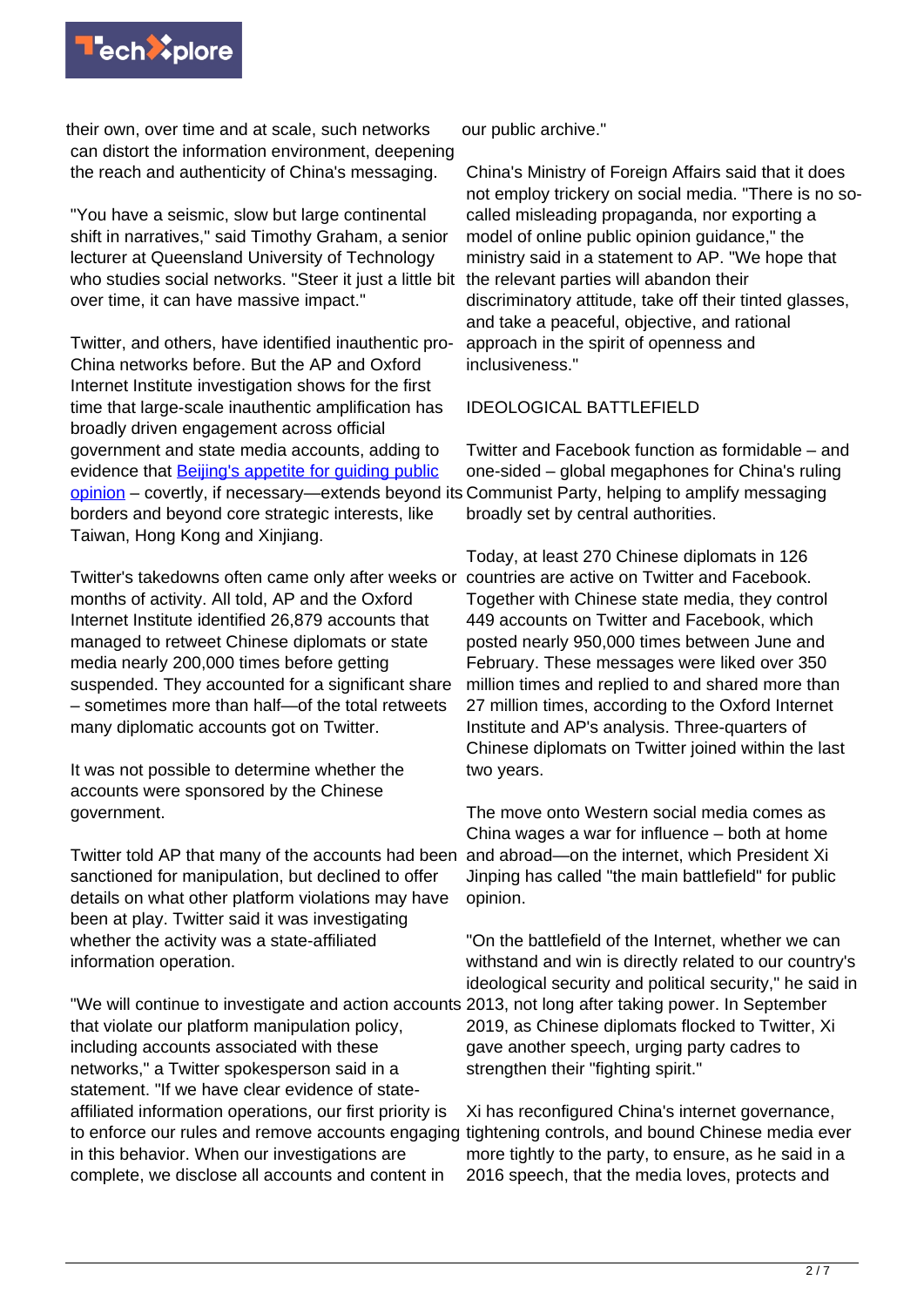

serves the party.



In this Nov. 30, 2016 file photo, Chinese Ambassador to the United Kingdom, Liu Xiaoming, left, speaks with Britain's Prince William, Duke of Cambridge during the Tusk Conservation Awards at Victoria and Albert Museum in London. Liu Xiaoming, who recently stepped down as China's ambassador to the United Kingdom,1 is one of the party's most successful foot soldiers on this evolving online battlefield. He joined Twitter in Oct. 2019, as scores of Chinese diplomats surged onto Twitter and Facebook, which are both banned in China. (Stuart C. Wilson/Pool Photo via AP, File)

That intimacy was formalized in 2018, when the party consolidated administrative control of major print, radio, film and television outlets under an entity it manages, the Central Propaganda Department.

Like other nations, China has recognized the value of social media for amplifying its messaging and reinforcing its hold on power. But unfettered access to Western social media has given Beijing a unilateral advantage in the global fight for influence.

Twitter and Facebook are blocked within China, and Beijing controls the conversation on domestic alternatives like WeChat and Weibo, effectively cutting off unmediated access to the Chinese public.

"It's creating a significant challenge for Western democracies. We don't have the same capacity to influence international audiences given that China has walled off its internet," said Jacob Wallis, a senior analyst at the Australian Strategic Policy Institute's International Cyber Policy Centre. "That creates a significant asymmetric advantage."

Despite the high levels of Chinese government activity, Twitter and Facebook have failed to label state content consistently. In an effort to provide users with more context, Twitter last year began labelling accounts belonging to "key government officials" and state-affiliated media. But Twitter had labelled just 14 percent of Chinese diplomatic accounts on the platform, as of Mar. 1, failing even to flag dozens of verified profiles.

Twitter said that in keeping with its policy of labelling senior officials and institutions that speak for a country abroad, not all diplomatic accounts will be flagged. It offered no further details on how those decisions are made and declined to provide a list of Chinese accounts that have been labelled.

Facebook also began putting transparency labels on state-controlled media accounts last year. But disclosure is especially weak in languages other than English, despite the fact that Chinese state content has strong distribution in Spanish, French, and Arabic, among other languages.

Facebook had labelled two-thirds of a sample of 95 Chinese state media accounts in English, as of Mar. 1, but less than a quarter of accounts in other languages. Unlike Twitter, Facebook does not flag diplomatic accounts, the majority of which are official embassy and consulate accounts.

Facebook labelled an additional 41 Chinese state media outlets AP and the Oxford Internet Institute flagged to them, bringing the overall portion of labelled accounts from less than half to nearly 90 percent. The company said it was looking into the rest.

"We apply the label on a rolling basis and will continue to label more publishers and pages over time," a company spokesperson said in a statement to AP. The company declined to provide a full list of which Chinese state media accounts it has flagged.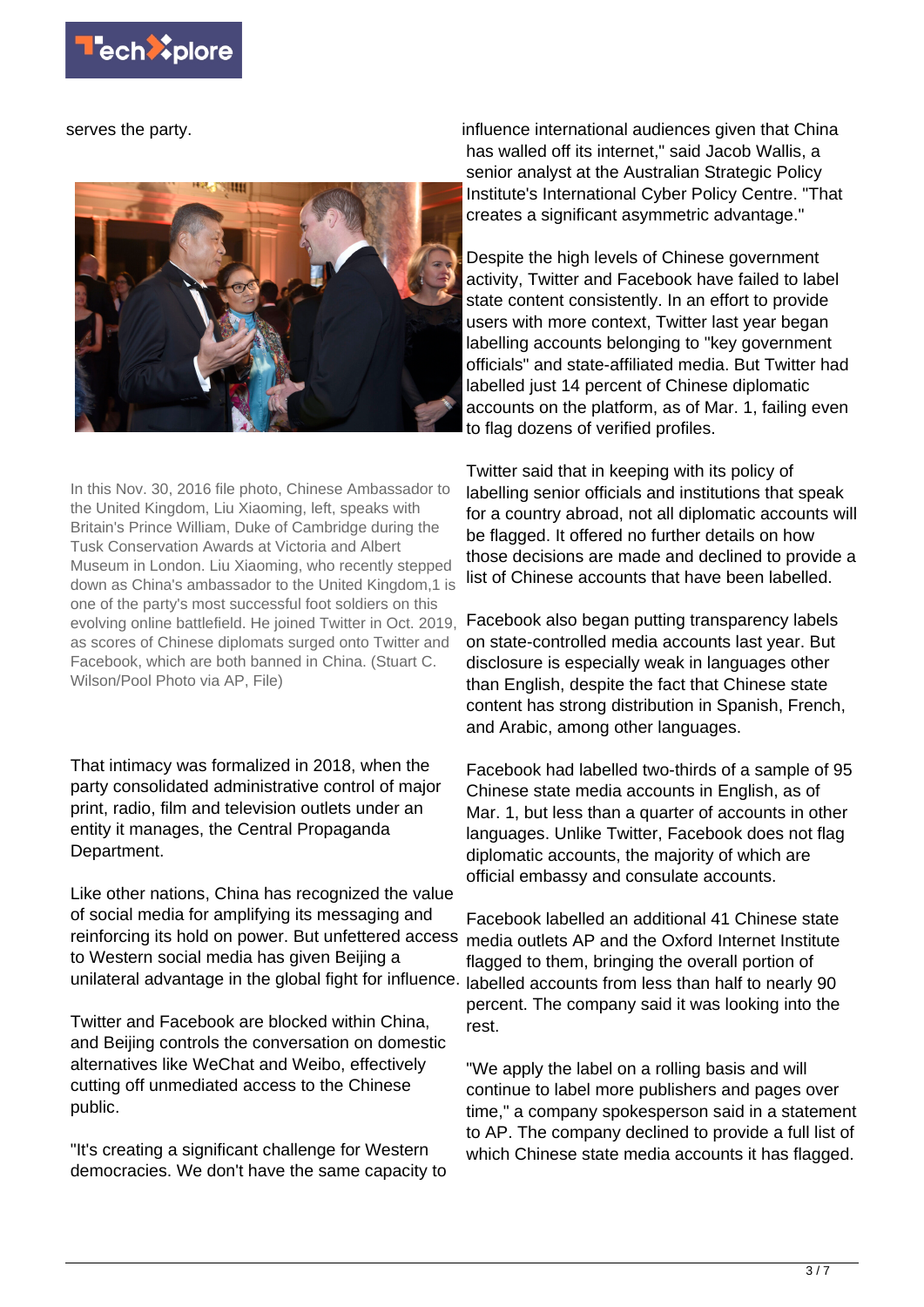

The China Media Project, a Hong Kong research group, found that transparency labels make a difference: Twitter users liked and shared fewer tweets by Chinese news outlets after August 2020, when the platform started flagging them as stateaffiliated media and stopped amplifying and recommending their content.

"We need the labels," said China Media Project director David Bandurski, though he cautioned that they risk painting all Chinese media with the same broad brush, including outlets like Caixin that have managed to maintain a degree of independence. "This is all about co-opting the narrative. Telling China's story means we the party get to tell China's Affairs get picked up by Chinese diplomats around story and no one else. That's happening in Portuguese and Spanish and French. It really is a global plan."

The outspoken editor-in-chief of China's Global Times, Hu Xijin, noticed the impact immediately. On Aug. 14, he tweeted his dismay at the "China state-Gyagyagya10, who had a single follower, was part affiliated media" label that had been added to his profile, saying his follower growth had plummeted. "It seems Twitter will eventually choke my account," he wrote.

## COUNTERFEITING CONSENSUS

In early February, China's state news agency Xinhua published a "fact check" of 24 "lies" it said anti-China forces in the West had been spreading about Xinjiang, where China stands accused of genocide for its brutal, systematic repression of minority Uighur Muslims.

According to Xinhua, the real problem in Xinjiang is at the same time as more than a dozen other not human rights, but Uighur terrorism. Beijing has brought stability and economic development to its restive western region, and information suggesting otherwise has been fabricated by U.S. intelligence agencies, a racist scholar, and lying witnesses, Xinhua said.

The story was picked up by other Chinese state media outlets, amplified by China's foreign ministry at a press conference, and blasted across Twitter by the foreign ministry and Chinese diplomats in the United States, India, Djibouti, Canada, Hungary, Austria, Tanzania, Kazakhstan, Jordan,

Liberia, Grenada, Nigeria, Lebanon, Trinidad and Tobago, Qatar and the United Kingdom.

From there, it was further amplified by devoted but mysterious fans—like gyagyagya10, whose account pushed out an identical quote-tweet and reply, within seconds, to a message about Xinjiang posted by China's Embassy in London, writing "Ethnic groups in China are well protected, no matter in economic aspect or in cultural aspect."

This is the ruling Communist Party's global propaganda machine in action: Messages set by key state media outlets and the Ministry of Foreign the world, who repackage the content on Twitter, where it is amplified by networks of fake and suspicious accounts working covertly to shape public discourse for the benefit of China's ruling Communist Party.

of a network of 62 accounts dedicated to amplifying Chinese diplomats in the U.K. that Marcel Schliebs, the Oxford Internet Institute's lead researcher on the project, found exhibited multiple patterns suggesting coordination and inauthenticity.

Little can be gleaned about gyagyagya10 from the image of abstract art posted as a profile photo and the lack of any sort of personal description. Indeed, none of the accounts in the network had fleshedout profiles with recognizable names and authentic profile photos.

Gyagyagya10's account came to life in mid-August accounts that also devoted themselves exclusively to promoting tweets by the Chinese Embassy in London and Ambassador Liu. Then, after Liu left his post at the end of Jan., they went quiet.

The 62 accounts in the network retweeted and replied to posts by Chinese diplomats in London nearly 30,000 times between June and the end of January, the Oxford Internet Institute found. They exhibited unique patterns in the ways they amplified content.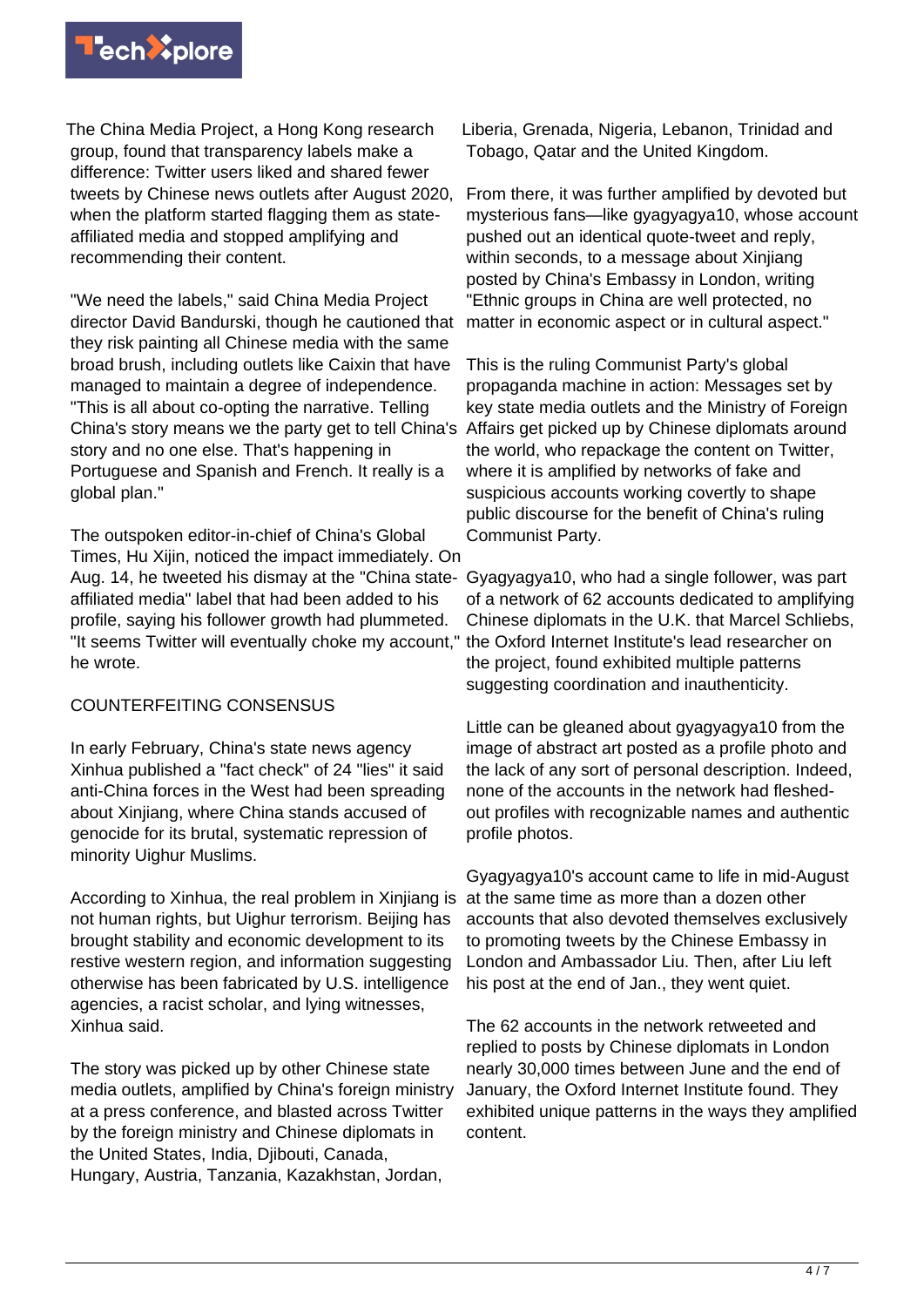



In this April 20, 2021 file photo released by Xinhua News Agency, Chinese President Xi Jinping delivers a keynote speech via video for the opening ceremony of the Boao Forum for Asia (BFA) Annual Conference, in Beijing. A seven-month investigation by the Associated Press and the Oxford Internet Institute, a department at Oxford University, found that the rise of Chinese diplomats on Twitter has been powered by an army of apparently fake accounts that have retweeted their posts tens of thousands of times. The move onto Western social media comes as China wages a war for influence – both at home and abroad—on the internet, which President Xi Jinping has called "the main battlefield" for public opinion. (Ju Peng/Xinhua via AP, File )

Like gyagyagya10, they often simultaneously posted identical quote-tweets and replies, and they repeatedly used identical phrases like "Xinjiang is beautiful" and "shared future for mankind" in their comments. Other users who engaged with the two diplomatic accounts did neither.

They were also slavish in their devotion, sometimes illusion of polyphony." replying to more than three-quarters of all the ambassador's tweets. Most weeks, the fake accounts generated at least 30 to 50 percent of all retweets of Ambassador Liu and the Chinese Embassy in London.

By Mar. 1, Twitter had suspended 31 of the accounts in the pro-China U.K. network and two had been deleted. The remaining 29—including gyagyagya10—continued to operate, churning out more than 10,000 retweets and nearly 6,000 replies users retweeted posts by Chinese diplomats from in support of China's U.K. diplomats before Twitter

permanently suspended them for platform manipulation at the end of April and beginning of May in response to this investigation.

"We are also aware of concerns about some of the Twitter rules," China's Embassy in the U.K. said in a statement to AP. "If it is against the rules of social media to retweet the Chinese Embassy's tweets, then shouldn't these rules be more applicable to retweets of malicious rumors, smears, and false information against China? We hope relevant companies will not adopt double standards."

China's Ministry of Foreign Affairs says China uses social media the same way other nations do, with the goal of deepening friendly ties and facilitating fact-based communication.

In practice, China's network on Twitter amplifies messaging set by central authorities, both for domestic and global consumption, as diplomats translate, repackage and amplify content from the Ministry of Foreign Affairs and key [state media](https://techxplore.com/tags/state+media/) outlets, network analysis and academic research show.

Zhao Alexandre Huang, a visiting assistant professor at Gustave Eiffel University, in Paris, analyzed social media messaging at key points in the U.S.-China trade dispute and found that content first published on the Weibo **account** of China's Ministry of Foreign Affairs was repackaged and broadcast around the world by Chinese diplomats on Twitter.

"The Ministry of Foreign Affairs uses Weibo like a central kitchen of information," Huang said. "It's an

Within China's state network on Twitter, the most referenced accounts belonged to China's Ministry of Foreign Affairs and its spokespeople, as well as People's Daily, CGTN, China Daily, and Xinhua, and the most active amplifiers were diplomats, AP network analysis showed.

The party's efforts on Twitter have been helped by a core of hyperactive super-fans. Some 151,000 June through January. But nearly half of all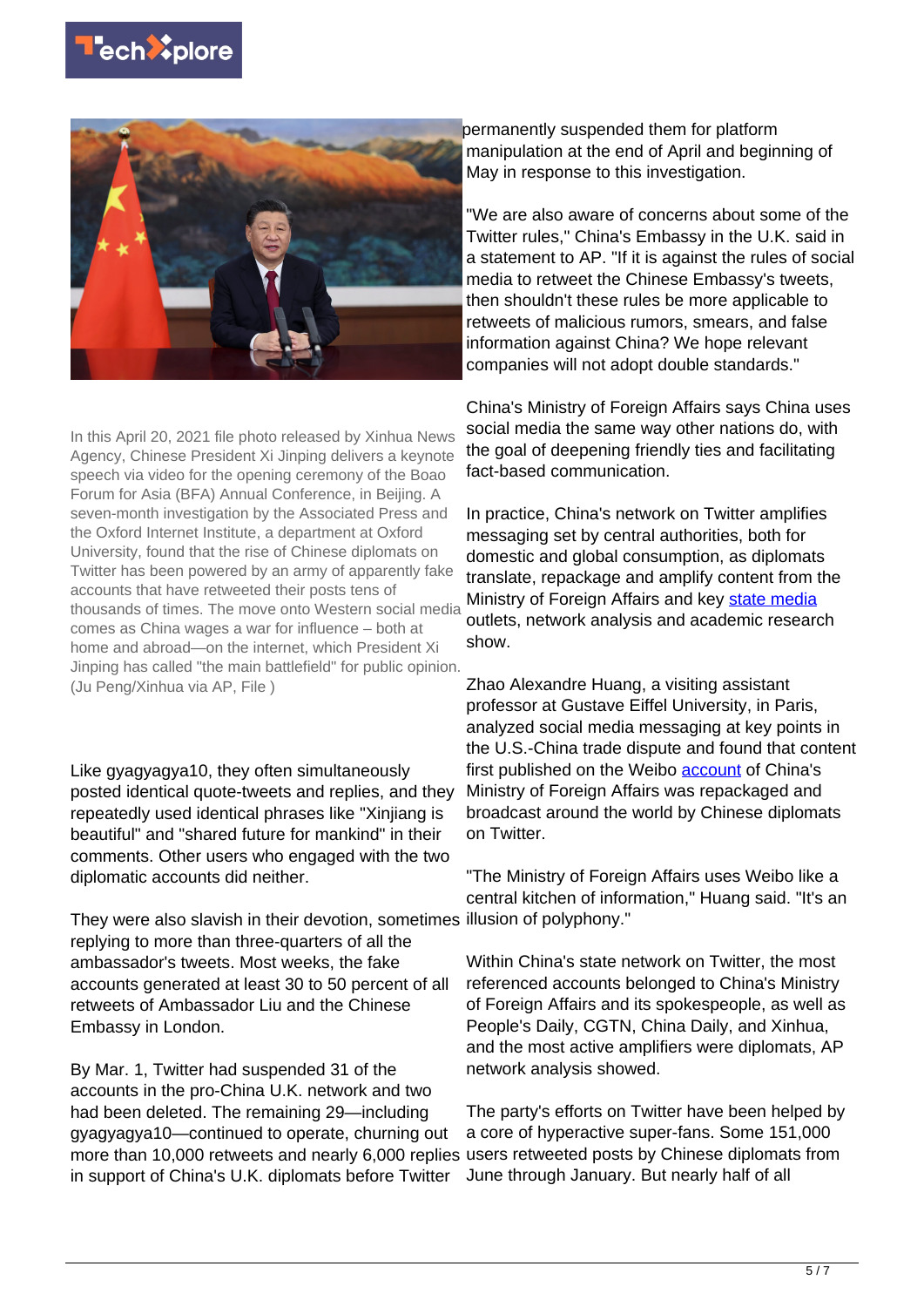

retweets came from just one percent of those accounts, which together blasted out nearly 360,000 retweets, often in bursts of activity separated by just seconds.

Among the biggest beneficiaries of this concentrated bulk engagement – which is not necessarily inauthentic – were Chinese diplomatic accounts in Poland, Pakistan, India, and South Africa, as well as China's foreign ministry and its spokespeople.

The pro-China accounts that Twitter later suspended were active in a host of languages, with help "guide public opinion," according to Mareike profile descriptions in English, Mandarin, Spanish, Arabic, Hindi, Italian, French, Russian, Korean, Urdu, Portuguese, Thai, Swedish, Japanese, Turkish, German and Tamil. Some worked crossnetwork to amplify a range of government accounts, while others appeared to function as smaller cells, dedicated to amplifying diplomats in a specific location.

This manufactured chorus accounted for a significant portion of all the engagement many Chinese diplomats got on Twitter. More than 60 percent of all retweets for the Chinese embassies in Angola and Greece from June 2020 through January 2021 came from accounts that have been suspended. China's hawkish foreign ministry spokespeople Hua Chunying and Zhao Lijian racked up more than 20,000 retweets from accounts that have been sanctioned by Twitter.

## INTERNET COMMENTING SYSTEMS

Within China, manipulation of online discourse has been effectively institutionalized. It remains to be seen how aggressive— and how successful – Chinathat has shaped how Hollywood makes movies, will be in implementing its model of public opinion guidance on Western social media, which was founded on very different civic values, like transparency, authenticity, and the free exchange of ideas.

The party's systems for shaping public opinion online go far beyond censorship. Budget documents for Chinese propaganda and cyberspace departments include references to cyber armies, teams of trained online

commentators tasked with keeping conversation online aligned with the ruling party's interests. Universities in China openly post announcements about their teams of "online commentators" and "youth internet civilization volunteers," composed exclusively of recruits who "love the motherland" and work to guide public opinion by eliminating negative influences and spreading positive energy online.

For-profit companies also contract with government agencies to run coordinated networks of social media accounts, both human and automated, to Ohlberg, a senior fellow at the German Marshall Fund's Asia Program, and Jessica Batke, a senior editor at ChinaFile, an online magazine published by the Asia Society. They poured through thousands of Chinese government procurement notices to identify tenders for such services.

While the majority were for opinion management on domestic platforms, Ohlberg told AP that since 2017 a growing number have also targeted Twitter. Facebook and YouTube. One public security bureau in a relatively small city in northeastern China, for example, wanted to buy a "smart Internetcommenting system," capable of commenting on Twitter, Facebook and YouTube from thousands of different accounts and IP addresses.

"This is just a natural extension of what the party has been doing at home for a very long time," Ohlberg said. "Why would they change that model once they go abroad?

China's advance on Western social media is one part of a much broader infrastructure of influence what Western publishers print and what overseas Chinese-language media outlets communicate to China's vast diaspora.

Anne-Marie Brady, a professor at the University of Canterbury in New Zealand, said people may not even realize that information they receive has been, in part, framed by China's ruling Communist Party.

"The propaganda system is vast, and it has incorporated Western social media," she said. "It